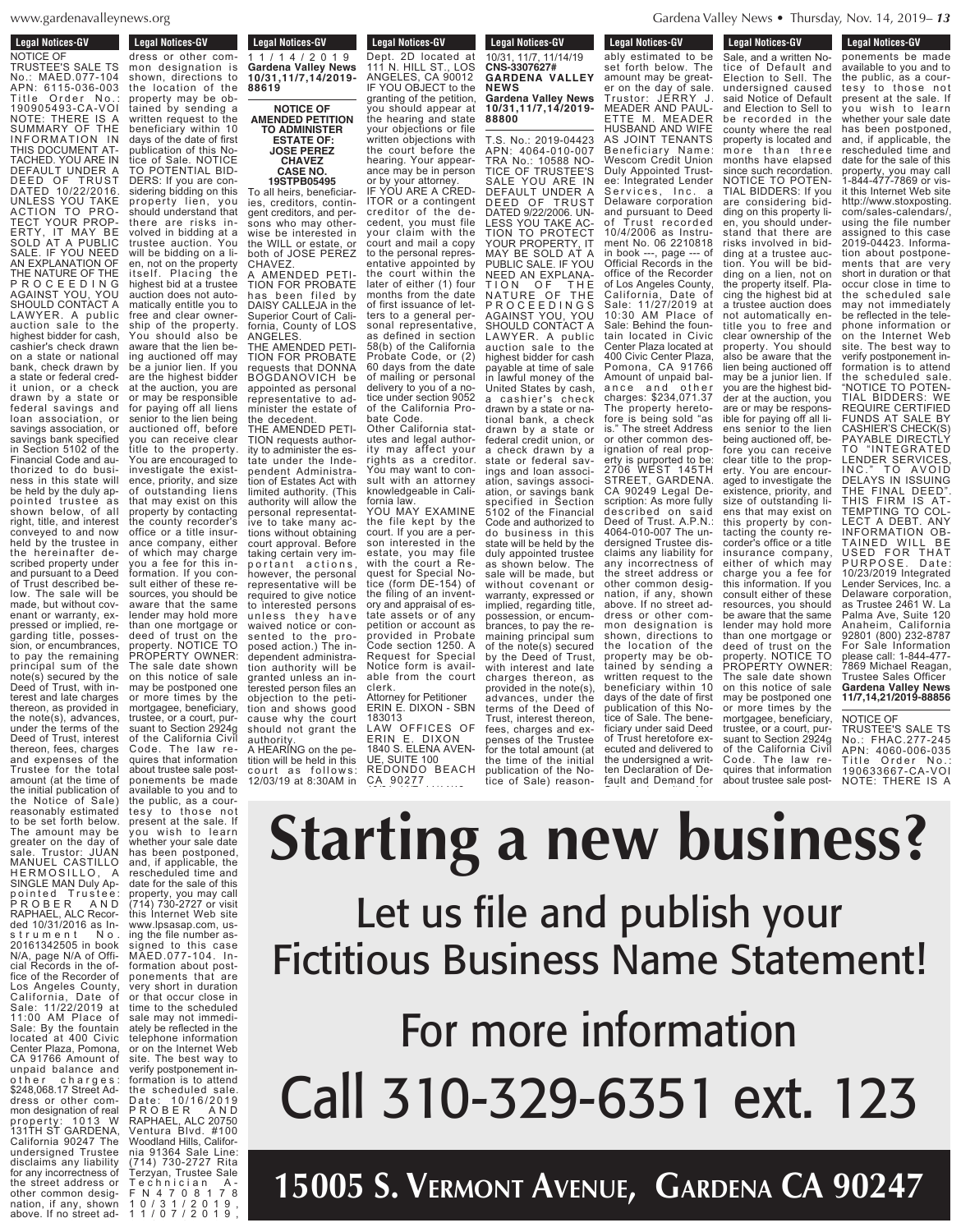**Legal Notices-GV** began Nutrices-GV **1906** Legal Notices-GV Legal Nutles-GV SUMMARY OF THE<br>INFORMATION IN INFORMATION THIS DOCUMENT AT-TACHED. YOU ARE IN DEFAULT UNDER<br>DEFAULT UNDER<br>DEED OF TRUS DEED OF TRUST DATED 12/22/2008. UNLESS YOU TAKE ACTION TO PRO-TECT YOUR PROP-ERTY, IT MAY BE SOLD AT A PUBLIC SALE. IF YOU NEED AN EXPLANATION OF THE NATURE OF THE P R O C E E D I N G AGAINST YOU, YOU SHOULD CONTACT A LAWYER. A public auction sale to the highest bidder for cash, cashier's check drawn on a state or national check drawn by a state or federal credit union, or a check drawn by a state or federal savings and loan association, or savings association, or savings bank specified in Section 5102 of the Financial Code and authorized to do business in this state will be held by the duly appointed trustee as shown below, of all right, title, and interest conveyed to and now held by the trustee in the hereinafter described property under and pursuant to a Deed of Trust described below. The sale will be made, but without covenant or warranty, expressed or implied, regarding title, possession, or encumbrances, to pay the remaining principal sum of the note(s) secured by the Deed of Trust, with interest and late charges thereon, as provided in the note(s), advances, under the terms of the Deed of Trust, interest thereon, fees, charges and expenses of the Trustee for the total amount (at the time of the initial publication of the Notice of Sale) reasonably estimated to be set forth below. The amount may be greater on the day of sale. Trustor: ETHEL L. DUNCAN, A WIDOW Duly Appointed Trustee: PROBER AND RAPHAEL, ALC Recorded 12/30/2008 as Instrument No. 20082270534 in book N/A, page N/A of Official Records in the office of the Recorder of Los Angeles County,<br>California, Date of Sale: 12/11/2019 at 11:00 AM Place of Sale: By the fountain located at 400 Civic Center Plaza, Pomona, CA 91766 Amount of unpaid balance and<br>other charges o ther charges: \$370,687.10 Street Address or other common designation of real property: 2931 W 131ST ST GARDENA, California 90249 The undersigned Trustee disclaims any liability for any incorrectness of the street address or other common designation, if any, shown above. If no street address or other com-<br>mon designation is mon designation is<br>shown, directions to the location of the property may be obtained by sending a written request to the

days of the date of first publication of this Notice of Sale. NOTICE TO POTENTIAL BID-DERS: If you are considering bidding on this property lien, you should understand that there are risks involved in bidding at a trustee auction. You will be bidding on a lien, not on the property itself. Placing the highest bid at a trustee auction does not automatically entitle you to free and clear ownership of the property. You should also be aware that the lien being auctioned off may be a junior lien. If you are the highest bidder at the auction, you are or may be responsible for paying off all liens senior to the lien being auctioned off, before you can receive clear title to the property. You are encouraged to investigate the existence, priority, and size of outstanding liens that may exist on this property by contacting the county recorder's office or a title insurance company, either of which may charge you a fee for this information. If you consult either of these resources, you should be aware that the same lender may hold more than one mortgage or deed of trust on the property. NOTICE TO PROPERTY OWNER: The sale date shown on this notice of sale may be postponed one or more times by the mortgagee, beneficiary, trustee, or a court, pursuant to Section 2924g of the California Civil Code. The law requires that information about trustee sale postponements be made available to you and to the public, as a courtesy to those not present at the sale. If .<br>you wish to learn whether your sale date has been postponed, and, if applicable, the rescheduled time and date for the sale of this property, you may call (714) 730-2727 or visit this Internet Web site www.lpsasap.com, using the file number assigned to this case FHAC.277-245. Information about postponements that are very short in duration or that occur close in time to the scheduled sale may not immediately be reflected in the telephone information or on the Internet Web site. The best way to verify postponement information is to attend the scheduled sale. Date: 10/23/2019 P R O B E R A N D RAPHAEL, ALC 20750 Ventura Blvd. #100 Woodland Hills, California 91364 Sale Line: (714) 730-2727 Rita Terzyan, Trustee Sale Technician A-4708755 1 1 / 0 7 / 2 0 1 9 , 1 1 / 1 4 / 2 0 1 9 , 1 1 / 2 1 / 2 0 1 9 **Gardena Valley News 11/7,14,21/2019-88863**

**NOTICE OF PETI-TION TO ADMINIS-TER ESTATE OF: MARY RACHEL GIB-SON AKA MARIA**

beneficiary within 10 days of the date of first

 $\frac{1}{2}$  **Legal Notices-GV EYAI NULICES-CIV RAQUEL GIBSON CASE NO.**

clerk. LLP ENUE #115 **NEWS 88889 19STPB09806** To all heirs, beneficiaries, creditors, contingent creditors, and persons who may otherwise be interested in the WILL or estate, or both of MARY RACHEL GIBSON AKA MARIA RAQUEL GIBSON. A PETITION FOR PROBATE has been filed by MONA OLSON in the Superior Court of California, County of LOS ANGELES. THE PETITION FOR PROBATE requests that MONA OLSON be appointed as personal representative to administer the estate of the decedent. THE PETITION requests authority to administer the estate under the Independent Administration of Estates Act . (This authority will allow the personal representative to take many actions without obtaining court approval. Before taking certain very important actions, however the personal representative will be required to give notice to interested persons unless they have waived notice or consented to the proposed action.) The independent administration authority will be granted unless an interested person files an objection to the petition and shows good

cause why the court should not grant the authority. A HEARING on the petition will be held in this court as follows: 11/15/19 at 8:30AM in Dept. 4 located at 111 N. HILL ST., LOS ANGELES, CA 90012 IF YOU OBJECT to the granting of the petition, you should appear at the hearing and state your objections or file written objections with the court before the hearing. Your appearance may be in person or by your attorney. IF YOU ARE A CRED-ITOR or a contingent creditor of the decedent, you must file your claim with the court and mail a copy to the personal representative appointed by the court within the later of either (1) four months from the date of first issuance of letters to a general personal representative, as defined in section 58(b) of the California Probate Code, or (2) 60 days from the date of mailing or personal delivery to you of a notice under section 9052 of the California Probate Code. Other California statutes and legal authority may affect your rights as a creditor. You may want to consult with an attorney knowledgeable in California law. YOU MAY EXAMINE the file kept by the

court. If you are a person interested in the estate, you may file with the court a Request for Special Notice (form DE-154) of the filing of an invent-

**Legal Notices-GV Legal Nutices-GV** ory and appraisal of estate assets or of any petition or account as provided in Probate Code section 1250. A Request for Special Notice form is available from the court Attorney for Petitioner LARISA WILMERT - SBN 249426 LOPEZ & WILMERT, ---<br>7373 UNIVERSITY AV-LA MESA CA 91942 10/31, 11/7, 11/14/19 **CNS-3308758# GARDENA VALLEY Gardena Valley News 10/31,11/7,14/2019-** TSG No.: 190993713- CA-MSI TS No.: CA1900285543 APN: 6103-029-073 Property Address: 15000 HALLDALE AVENUE APARTMENT 113 GARDENA, CA 90247 NOTICE OF TRUST-EE'S SALE YOU ARE IN DEFAULT UNDER A DEED OF TRUST, DATED 06/25/2008. UNLESS YOU TAKE ACTION TO PRO-TECT YOUR PROP-ERTY, IT MAY BE SOLD AT A PUBLIC SALE. IF YOU NEED AN EXPLANATION OF THE NATURE OF THE P R O C E E D I N G AGAINST YOU, YOU SHOULD CONTACT A L A W Y E R . O n 12/03/2019 at 10:00 A.M., First American Title Insurance Company, as duly appointed Trustee under and pursuant to Deed of Trust recorded 07/01/2008, as Instrum e n t N o . 20081169856, in book , page , , of Official Records in the office of the County Recorder of LOS ANGELES County, State of California. Executed by: SALLY TINDALL, AN U N M A R R IE D WO-MAN, WILL SELL AT PUBLIC AUCTION TO HIGHEST BIDDER F O R C A S H , C A S H I E R ' S CHECK/CASH EQUI-VALENT or other form of payment authorized by 2924h(b), (Payable at time of sale in lawful money of the United States) Behind the fountain located in Civic Center Plaza, 400 Civic Center Plaza, Pomona CA 91766 All right, title and interest conveyed to and now held by it under said Deed of Trust in the property situated in said County and State described as: AS MORE FULLY DE-SCRIBED IN THE **ABOVE MENTIONED**<br>DEED OF TRUST DEED OF TRUST APN# 6103-029-073 The street address and other common designation, if any, of the real property described above is purported to be: 15000 HALLDALE AVENUE APARTMENT 113, GARDENA, CA 90247 The undersigned Trustee disclaims any liability for any incorrectness of the street address and other common designation, if any, shown herein. Said sale will be made,

**Legal Notices-GV has been postponed, the postponed of the postponed of the postponed of the postponed of the postponed of the postponed of the postponed of the postponed of the postponed of the postponed of the postponed of the postponed** and if applicable, the rescheduled time and date for the sale of this property, you may call (916)939-0772 or visit this Internet Web http://search.nationwideposting.com/propertySearchTerms.aspx, using the file number assigned to this case CA1900285543 Information about postponements that are very short in duration or that occur close in time to the scheduled sale may not immediately be reflected in the telephone information or on the Internet Web site. The best way to verify postponement information is to attend the scheduled sale. If the sale is set aside for any reason, the Purchaser at the sale shall be entitled only to a return of the deposit paid. The Purchaser shall have no further recourse against the Mortgagor, the Mortgagee or the Mortgagee's attorney. Date: First American Title Insurance Company 4795 Regent Blvd, Mail Code 1011-F Irving, TX 75063 First American Title Insurance Company MAY BE ACT-ING AS A DEBT COL-LECTOR ATTEMPT-ING TO COLLECT A DEBT. ANY INFORM-ATION OBTAINED MAY BE USED FOR THAT PURPOSE FOR TRUSTEES SALE IN-FORMATION PLEASE C A L L (916) 939-0772NPP0362648 To: GARDENA VALLEY NEWS 11/07/2019, 1 1 / 1 4 / 2 0 1 9 , 1 1 / 2 1 / 2 0 1 9 **Gardena Valley News 11/7,14,21/2019-89289 Notice of Public Sale** Notice is hereby given that Golden State Storage intends to sell the personal property described below to enforce a lien imposed on said property Pursuant to Lien Sale per the California Self-Service Storage Facility Act (B&P Code Section 21700, et seq.). Golden State Storage will sell items at www.storagetreasures.com by competitive bidding ending on **December** The said property has been stored and is located at Golden State **Legal Notices-GV** Legal Nutries-GV but without covenant or warranty, expressed or implied, regarding title, possession, or encumbrances, to pay the remaining principal sum of the note(s) secured by said Deed of Trust. with interest thereon, as provided in said note(s), advances, under the terms of said Deed of Trust, fees, charges and expenses of the Trustee and of the trusts created by said Deed of Trust. The total amount of the unpaid balance of the obligation secured by the property to be sold and reasonable estimated costs, expenses and advances at the time of the initial publication of the Notice of Sale is \$ 248,120.06. The beneficiary under said Deed of Trust has deposited all documents evidencing the obligations secured by the Deed of Trust and has declared all sums secured thereby immediately due and payable, and has caused a written Notice of Default and Election to Sell to be executed. The undersigned caused said Notice of Default and Election to Sell to be recorded in the County where the real property is located. NO-TICE TO POTENTIAL BIDDERS: If you are considering bidding on this property lien, you should understand that there are risks involved in bidding at a trustee auction. You will be bidding on a lien, not on the property itself. Placing the highest bid at a trustee auction does not automatically entitle you to free and clear ownership of the property. You should also be aware that the lien being auctioned off may be a junior lien. If you are the highest bidder at the auction, you are or may be responsible for paying off all liens senior to the lien being auctioned off, before you can receive clear title to the property. You are encouraged to investigate the existence, priority, and size of outstanding liens that may exist on this property by contacting the county recorder's office or a title insurance company, either of which may charge you a fee for this information. If you consult either of these resources, you should be aware that the same lender may hold more than one mortgage or deed of trust on the property. NOTICE TO PROPERTY OWNER: The sale date shown on this notice of sale may be postponed one or more times by the mortgagee, beneficiary, trustee, or a court, pursuant to Section 2924g of the California Civil Code. The law requires that information about trustee sale post-<br>ponements be made ponements be made<br>available to you and to the public, as a courtesy to those not present at the sale. If you wish to learn whether your sale date has been postponed,<br>

# $Legal \, Notices-GV$

**11/14/2019** Auction by www.storagetreasures.com Phone: 855-722-8853 **Gardena Valley News 11/7,14/2019-89314**

#### **NOTICE OF PETITION TO ADMINISTER ESTATE OF: ALVILDIA F. HICKS CASE NO. 19STPB10180**

To all heirs, beneficiaries, creditors, contingent creditors, and persons who may otherwise be interested in the will or estate, or both, of ALVILDIA HICKS; ALVILDIA F. HICKS; ALVILDIA FRANCES HICKS. A PETITION for Probate has been filed by: ISON HICKS in the Superior Court of California, County of Los Angeles. The Petition for Pro-

bate requests that ISON HICKS be appointed as personal representative to administer the estate of the decedent.

The petition requests the decedent's will and codicils, if any, be admitted to probate. The will and any codicils are available for examination in the file kept by the court.

The petition requests authority to administer the estate under the Independent Administration of Estates Act. (This authority will allow the personal representative to take many actions without obtaining court approval. Before taking certain very important actions, however, the personal representative will be required to give notice to interested persons unless have waived notice or consented to the proposed action.) The independent administration authority will be granted unless an interested person files an objection to the petition and shows good cause why the court should not grant the authority. A hearing on the petition will be held in this court as follows:

#### **11/27/2019 at 8:30 AM, Dept. 2D, 111 North Hill Street, Los Angeles, CA 90012.** If you object to the granting of the petition, you should appear at the hearing and state **3, 2019 at 8:00am**. Storage, 18626 S Western Ave Gardena,

your objections or file written objections with the court before the hearing. Your appearance may be in person or by your attorney. If you are a creditor or a contingent creditor of the decedent, you must file your claim with the court and mail a copy to the personal representative appointed by<br>the court within the the court within the<br>later of either (1) four months from the date of first issuance of letters to a general personal representative, as defined in section 58(b) of the California Probate Code, or (2) 60 days from the date of mailing or personal delivery to you of a no-CA 90248: **Jeff Semko – EZ-UP in bag, Folding Utility Ramps, XL Drill Press, 2 Gas Cans, Bissell Vacuu m , La r ge M e t a l Shelving Units, Office Chair, 2 File cabi n e t s , A p p l i a n c e Dolly, Playmate Cooler, Model Airplane, 15+ Boxes of Unknown, Igloo Cooler La rge , Ex t ens ion Cord, Ironing Board, Large Picture Frame, Household Items**. Purchases must be paid at the time of sale with Cash only. All Sales are subject to prior cancellation. Sale rules and regulations are available at the time of sale. Company reserves the right to re-

tice under section 9052 of the California Profuse any online bids.<br>Dated: **11/07/2019** and

ested in the estate, you may file with the court a Request for Special Notice (form DE-154) of the filing of an inventory and appraisal of estate assets or of

**Legal Notices-GV** 

Legal Nutries-GV bate Code. Other California statutes and legal authority may affect your rights as a creditor. You may want to consult with an attorney knowledgeable in California law. You may examine the file kept by the court. If you are a person inter-

any petition or account as provided in Probate Code section 1250. A Request for Special Notice form is available from the court clerk.

Attorney for Petitioner: Hector C. Perez, Esq., 3020 Old Ranch Parkway, Suite 300, Seal Beach, CA 90740 (562) 799-5524.

**Gardena Valley News-1 1 / 7 , 1 4 , 2 1 / 2 0 1 9 - 8 9 4 9 3 ORDER TO**

#### **SHOW CAUSE FOR CHANGE OF NAME CASE NO. 19NWC-POO411**

TO ALL INTERESTED PERSONS: Petitioner: JESSICA YVONNE ASBEE filed a petition with this court for a decree changing names as follows: JESSICA YVONNE ASBEE to JESSICA YVONNE ABUEG.

THE COURT OR-DERS that all persons interested in this matter shall appear before this court at the hearing indicated below to show cause, if any, why the petition for change of name should not be granted. Any person objecting to the name changes described above must file a written objection that includes the reasons for the objection at least two court days before the matter is scheduled to be heard and must appear at the hearing to show cause why the petition should not be granted. If no written objection is timely filed, the court may grant the petition without a hearing

**NOTICE OF HEARING January 15, 2020 1:30 p.m., Dept. C**

**Room: 312 Superior Court**

**12720 Norwalk Blvd**

**Norwalk, CA 90650** A copy of this Order to Show Cause shall be published at least once each week for four successive weeks prior to the date set for hearing on the petition in the following newspaper of general circulation, printed in this county: Gardena Val-

ley News DATE: Nov 01 2019 Margaret M. Bernal Judge of the Superior Court **Gardena Valley News 11/7,14,21,28/2019-**

### **89416 FBN Legal Notices-GV FICTITIOUS**

**BUSINESS NAME STATEMENT 2019-269821**

The following person is doing business as: **AUSTIN TRUCKING**, 207 EAST 71ST ST,